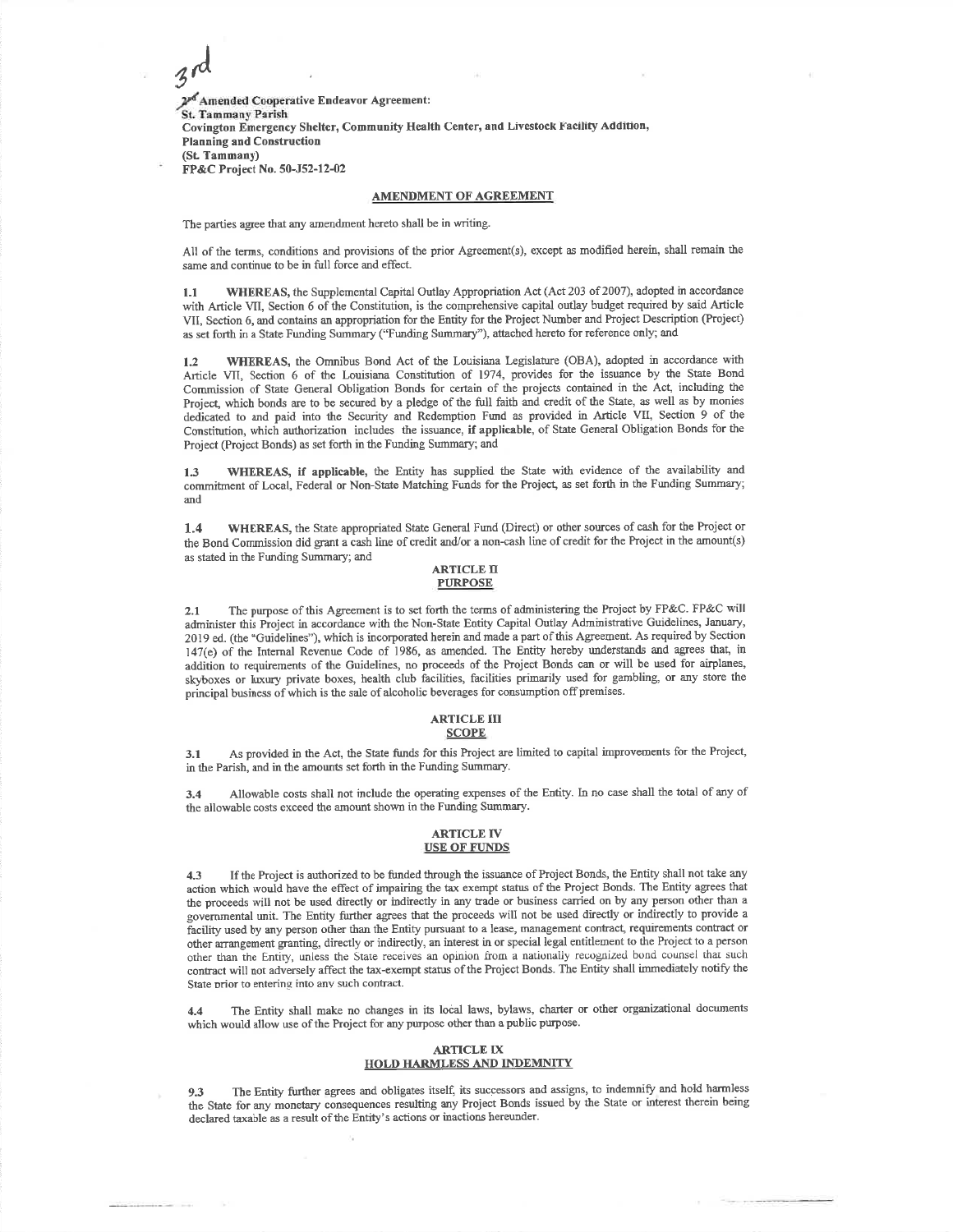# ARTICLE XDISBURSEMENT OF FUNDS

10.1 After execution of this Agreement in accordance with the terms hereof and the Act, the State, through FP&C, shall provide the Entity, identified under the Federal Tax Identification Number as set forth in the FundingSummary, with funds on an *as-needed* basis as approved by FP&C, but not to exceed the total Capital Outlay Cash, less FP&C Administation fee, as set forth in the Funding Summary. The Entity shall not be entitled toreimbursement of any expenditures made prior to the issuance of a cash line of credit or receipt of cash funding.

10.3 The Entity recognizes and agrees that the receipt of the State monies is contingent upon the receipt, pledge and expenditure of Local./Federal Matching Funds by the Entity in the amount stated in the Funding Summary. The Entity aclnowledges and agrees that the requisite amount of matching ftmds has been received, pledged, and/orexpended on the Project.

10.4 In the event firnds subject to this Agreement represent a non-cash line of credit as set forth in the FundingSummary, the Entity understands that the funds so designated represent a non-cash line of credit and that no monies can be withdrawn from the Treasury for the non-cash line of credit uniess and until the Bond Commission has eitherissued bonds or a cash line of credit therefor.

# ARTICLE XIOWNERSHIP OF PROPERTY

Il.l The Entity hereby covenants that it owns, will acquire title to, or obtain servitudes for the property uponwhich the Project is to be located and that it shall not, while any of the Project Bonds remain outstanding, or during the term of this Agreement, transfer, convey, sell, lease, mortgage, assign or otherwise alienate its ownership orservitude rights in the land or real property and appurtenances which constitute the Project except as provided in Section 4.3. Projects to be located by permits on existing property of the State or a political subdivision of the State are exempt fiom these ownership requirements.

11.2 The Entity shall not sell, transfer, or otherwise dispose of any of the facilities financed with the Project Bond proceeds prior to the end of the Tern, except such minor parts or portions thereof as may be disposed of dueto nomal wear and tear and obsolescence.

## ARTICLE XIIIPLEDGE OF LEASE REVENUES

l3.t If the Project is authorized to be funded through the issuance of Project Bonds, the Entity hereby covenantsand agrees that it shall not, while any portion of the Project Bonds issued by the State to fund the Project remain outstanding, enter into any agreement or otherwise covenant to directly pledge to the State any lease revenues from any lessee, its successors or assigns, for the payment of principal, interest or other requirements with respect to the Project Bonds, nor shall the Entity deposit any such lease revenues into the Bond Security and Redemption Fund of the State unless the State receives an opinion from a nationally recognized bond counsel that such contract and/or deposit of funds will not adversely affect the tax-exempt status of the Project Bonds.

#### ARTICLE XVTERMINATION

15.1 FP&C may terminate this Agreement for cause based upon the failure of Entity to totally spend all funds subject to this agreement within two years from the execution of this agreement or, if applicable, within two years from the issuance of any Project Bonds or for any act by the Entity that the State determines to be unlawful or in violation of this Agreement.

### ARTICLE XVIAVAILABILITY OF FUNDS

l6.t The availability of fimds set forth in the Funding Summary are subject to and contingent upon appropriation of funds by the legislature and, if applicable, issuance of a line of credit by the State BondCommission.

#### ARTICLE XVINAUDIT

18.2 The Entity shall maintain appropriate financial records, and the State reserves the right to audit theserecords or require the Entity to provide an audit at any time. The Entity agrees to retain all books, records, and other documents relevant to this Agreement and the funds expended herermder for at least three years after maturity of anyProject Ronds including honds issued by the State to refinance such Proiect Bonds (such term of Proiect Bonds is expected to be not less than 20 years).

18.3 The Entity agrees to comply with the provisions of La. R.S. 24:513 (H)(2)(a) and shall designate an individua who shall be responsible for filing annual financial reports with the legislative auditor and shall notify the legislative auditor of the name and address of the person so designated.

### **ARTICLE XXI REVISIONS TO STATE FUNDING SUMMARY**

21.1 FP&C may revise the Funding Summary based on the appropriation in the most current Capital Outlay Act and, if applicable, the issuance of a line of credit by the State Bond Commission.